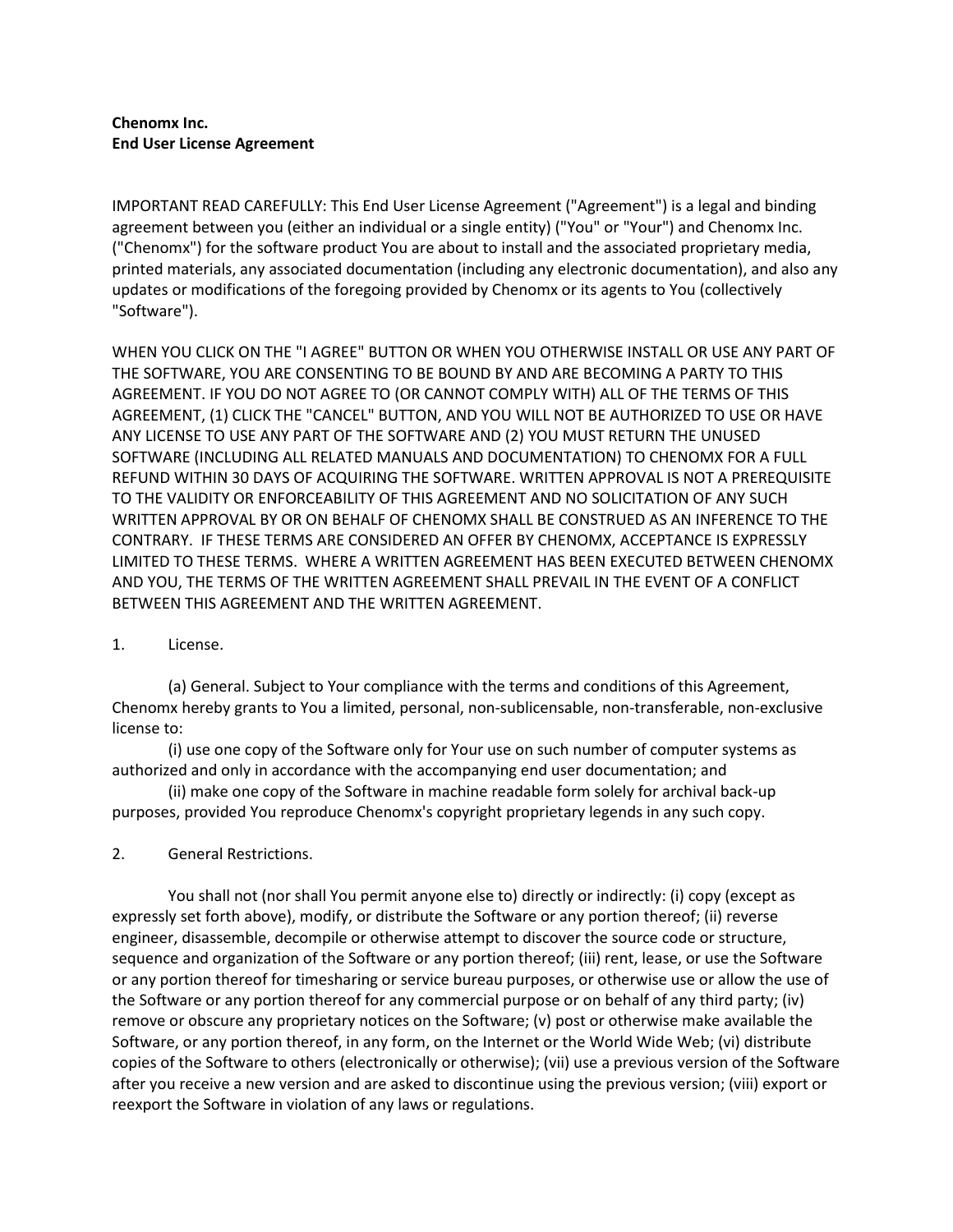## 3. Proprietary Rights.

Chenomx and its licensors shall own and retain all right, title, and (except as expressly licensed hereunder) interest in and to the Software all copies or portions thereof, and any derivative works thereof (by whomever created). The Software is protected by copyright laws and international copyright treaties, as well as other intellectual property laws and treaties. Notwithstanding anything else, the Software is licensed and not sold. All rights in the Software not specifically granted in this Agreement are reserved by Chenomx and its licensors.

## 4. Confidentiality.

You agree to maintain the Software and any data or databases contained therein in confidence and that You will not disclose the Software to any third party without the express written consent of Chenomx. You may not use the Software except as set forth herein. You further agree to take all reasonable precautions to preclude access of unauthorized persons to the Software.

## 5. Term and Termination.

This license is effective until terminated hereunder. You may terminate the license at any time by destroying the Software (including the related documentation) together with all copies or modifications in any form. Chenomx will have the right to terminate the license granted herein immediately if You fail to comply with any term or condition of this Agreement. The license granted to You herein will terminate automatically upon any breach of Section 2. Upon termination of this Agreement for any reason, You shall immediately stop using the Software and shall destroy and remove from all computers, hard drives, networks, and other storage media all copies of the Software. Sections 2 through 11 shall survive any termination of this Agreement.

## 6. Limited Warranty.

For a period of ninety (90) days from the date You purchase the Software (the "Warranty Period"), Chenomx and its Licensors warrant only that the Software will perform substantially in accordance with the specifications stated for the Software in the accompanying written end-user documentation. THIS WARRANTY SHALL NOT APPLY TO ANY SOFTWARE WHICH HAS BEEN ABUSED, MISUSED, DAMAGED IN TRANSPORT, ALTERED, NEGLECTED, OR SUBJECTED TO UNAUTHORIZED REPAIR OR INSTALLATION, AS REASONABLY DETERMINED BY CHENOMX.

NOTWITHSTANDING ANYTHING ELSE HEREIN, THE ENTIRE LIABILITY OF CHENOMX AND ITS LICENSORS, AND YOUR EXCLUSIVE REMEDY FOR A BREACH OF THE FORGOING WARRANTY, SHALL BE, AT CHENOMX'S OPTION AND EXPENSE: (A) REPAIR OR REPLACEMENT OF THE SOFTWARE FOR SOFTWARE THAT MEETS THE WARRANTY OR (B) A REFUND OF THE PURCHASE PRICE PAID BY YOU FOR THE SOFTWARE, IN BOTH CASES WHERE THE SOFTWARE IS RETURNED TO CHENOMX ACCORDING TO THE CLAIM PROCEDURE BELOW, WITHIN THE WARRANTY PERIOD.

# 7. Warranty Disclaimer.

THIS LIMITED WARRANTY IS THE ONLY WARRANTY PROVIDED BY CHENOMX. EXCEPT FOR THE FOREGOING, THE SOFTWARE IS PROVIDED "AS IS" AND CHENOMX MAKES NO WARRANTY OF ANY KIND WITH REGARD TO THE SOFTWARE. CHENOMX EXPRESSLY DISCLAIMS ANY OTHER WARRANTIES,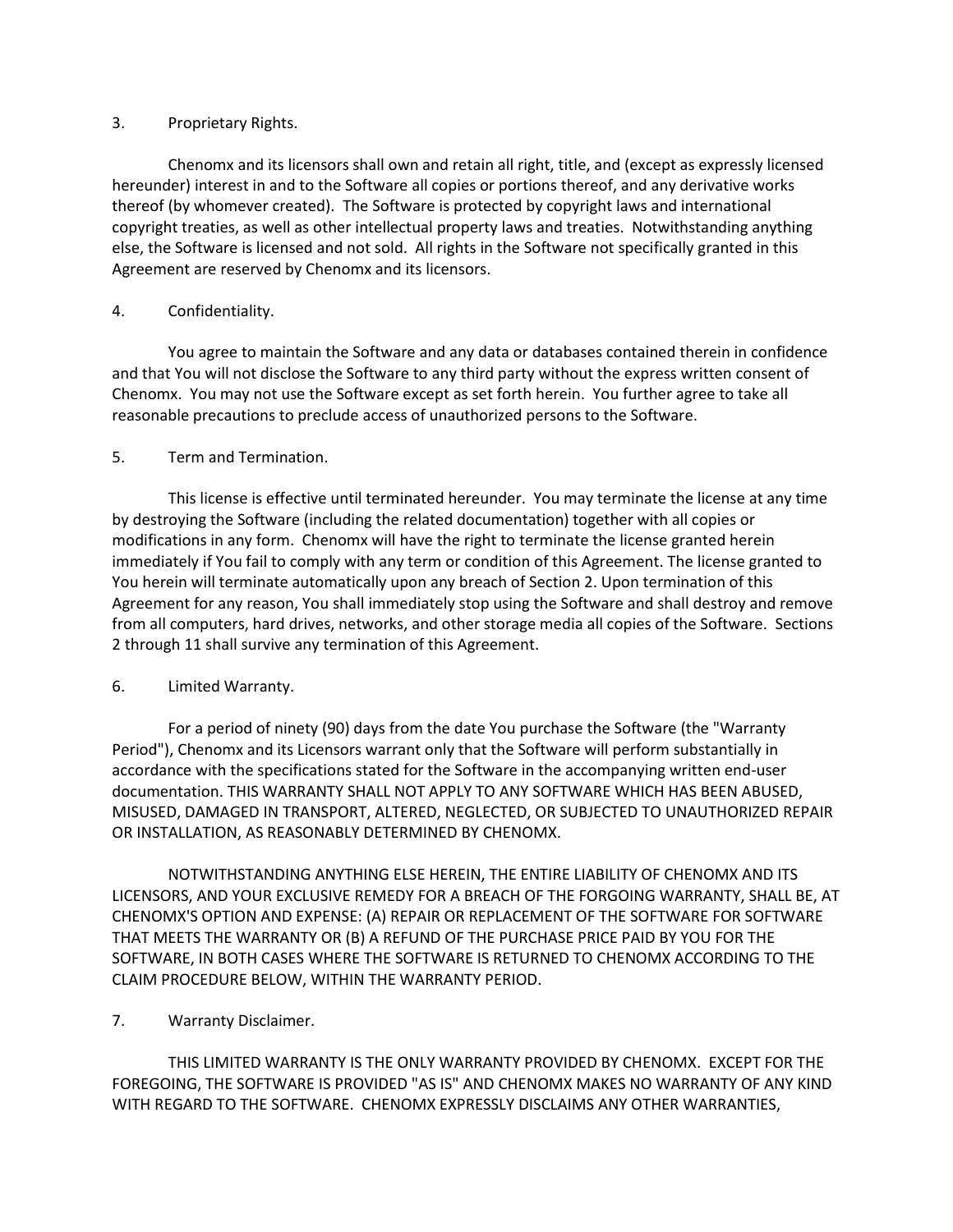EXPRESS OR IMPLIED, INCLUDING WITHOUT LIMITATION, ANY IMPLIED WARRANTIES OF MERCHANTABILITY OR FITNESS FOR A PARTICULAR PURPOSE OR NONINFRINGEMENT.

FURTHER, CHENOMX DOES NOT WARRANT RESULTS OF USE OR THAT THE SOFTWARE IS BUG FREE OR THAT ITS USE WILL BE UNINTERRUPTED. CHENOMX DOES NOT AND CANNOT WARRANT THE RESULTS YOU MAY OBTAIN BY USING THE SOFTWARE. THIS DISCLAIMER OF WARRANTY CONSTITUTES AN ESSENTIAL PART OF THIS AGREEMENT.

### 8. Warranty Claim Procedure.

Any claim under the Limited Warranty set forth above must be submitted before the end of the Warranty Period to Chenomx, at the address listed below. Any returned Software must be insured, shipped freight prepaid, and securely packaged. You must call Chenomx at the appropriate number listed on http://www.chenomx.com for a Return Material Authorization Number (RMA) before shipping any product, and include this number, a copy of Your sales slip and a description of the problem You are experiencing with the product.

> Chenomx Inc. Attn: Customer Service C/O Parlee McLaws LLP 1700 Enbridge Centre 10175-101 Street Edmonton, Alberta T5J 0H3

## 9. Limitation of Liability.

NOTWITHSTANDING ANYTHING ELSE HEREIN, UNDER NO CIRCUMSTANCES AND UNDER NO LEGAL THEORY, INCLUDING, BUT NOT LIMITED TO, TORT, CONTRACT, NEGLIGENCE, STRICT LIABILITY, OR OTHERWISE, SHALL CHENOMX BE LIABLE TO YOU OR ANY OTHER PERSON (1) FOR ANY PUNITIVE, INDIRECT, SPECIAL, INCIDENTAL, OR CONSEQUENTIAL DAMAGES OF ANY CHARACTER INCLUDING, WITHOUT LIMITATION, DAMAGES FOR LOST PROFITS, LOSS OF GOODWILL, WORK STOPPAGE, ACCURACY OF RESULTS, COMPUTER FAILURE OR MALFUNCTION, OR DAMAGES RESULTING FROM YOUR USE OF THE SOFTWARE, OR (2) FOR ANY MATTER BEYOND CHENOMX'S REASONABLE CONTROL. CHENOMX'S MAXIMUM LIABILITY FOR DAMAGES OF ANY KIND WHATSOEVER ARISING OUT OF THIS AGREEMENT SHALL BE LIMITED TO THE PURCHASE PRICE PAID BY YOU FOR THE SOFTWARE, EXCEPT WHERE NOT PERMITTED BY APPLICABLE LAW, IN WHICH CASE CHENOMX'S LIABILITY SHALL BE LIMITED TO THE MINIMUM AMOUNT PERMITTED BY SUCH APPLICABLE LAW. THE FOREGOING LIMITATIONS SHALL APPLY EVEN IF CHENOMX HAS BEEN INFORMED OF THE POSSIBILITY OF SUCH DAMAGES.

10. Indemnity.

You agree that Chenomx shall have no liability whatsoever for any use You make of the Software. You shall indemnify and hold harmless Chenomx from any third party claims, damages, liabilities, costs and fees (including reasonable attorney fees) arising from Your use of the Software as well as from Your failure to comply with any term of this Agreement.

11. Anonymous Usage Information.